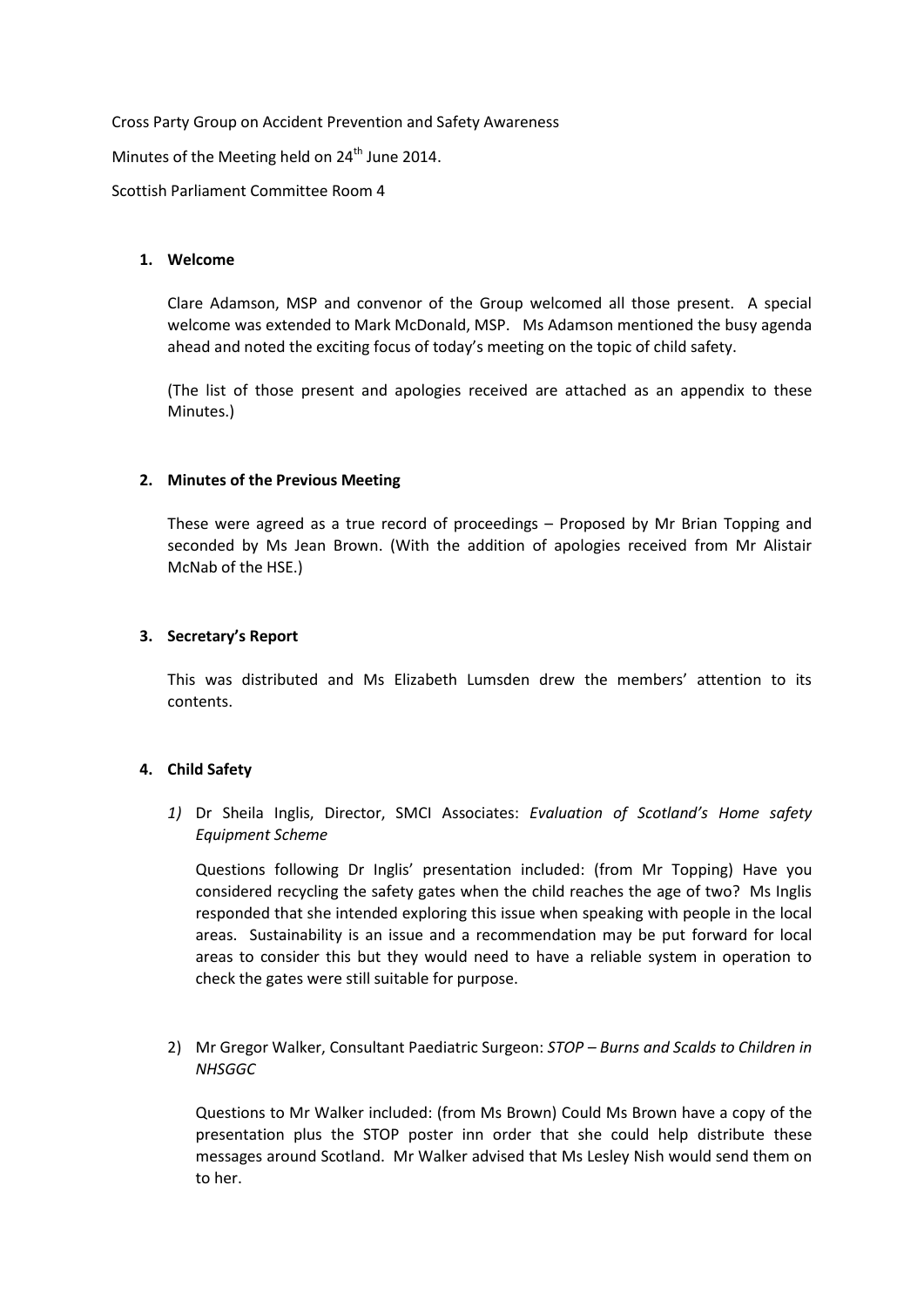3) Ms Katriona Wilson, Associate Director – Projects, Scottish Youth Theatre: *Rail Respect*

Ms Adamson asked that the following speaker give her presentation and time would be allowed for questions at the end.

4) Ms Marguerite Hunter Blair, CEO Play Scotland: *The Competent Child Needs Risk*

#### **5. Questions and Discussion**

Mr Mark McDonald, MSP, advised that he represented the constituency of Aberdeen Donside and asked when the speakers were going to visit there to exchange this information. Mr McDonald went on to discuss some of the challenges he has with his autistic child and that additional safety measures in the home were often required. He asked that consideration be given to those with additional needs when only distributing safety equipment to families with a child under the age of two and that sometimes one size does not fit all. Mr McDonald described Ms Hunter Blair's presentation as being very apt and we should be using the media more appropriately as we are often being assaulted by the notion that there are 'bad' people on every street corner resulting in parents wanting to keep their children indoors. He also suggested we can be, however, more willing to let our children go out as they have mobile phones to keep in touch.

Ms Kathy Jenkins followed on by asking Ms Hunter Blair if she felt there should be a separation of health and safety at work from health and safety in schools. Ms Hunter Blair responded that the document on play safety<http://www.playscotland.org/wp-content/uploads/MRPP-no-HSE-logo.pdf> states we should try to do that and gave examples of cases where over-exaggerated responses had been given in school situations eg when a primary school cancelled sports because it was wet underfoot. Surely it is worse to be kept cooped up when the children would rather be playing outside. Taking responsibility can be a challenge. The document can be used to dispel the myths surrounding what the HSE did and didn't say.

Mr McDonald suggested we live in a litigious society and people can be worried about being sued.

Mr Bryan Finlay from RLSS spoke about the risks highlighted in social media such as cold water nominations. Mr Finlay highlighted the need for children to learn that things can still be fun without taking high risks and that they often don't understand risks because they don't get to experience them. Mr Finlay passed on the following link to a very powerful message about risks from drowning: [https://m.facebook.com/story.php?story\\_fbid=814337008584288&id=756905827660740](https://m.facebook.com/story.php?story_fbid=814337008584288&id=756905827660740)

Ms Adamson went on to mention the life skills for other elements of safety being learned by children in the Rail Respect initiative.

Mr Richard Park of Crossreach raised the question about organised activities for children ie managed supervised risks versus taking their own risks in natural surroundings. Mr Park suggested we need more of a focus on supporting local groups for families who can't access groups like Scouts etc. There are options that exist other than keeping children in or putting them out the door for the day. Mr Park also enquired about whether Scottish Youth Theatre plans to look at other issues such as construction site safety and that the potential was there to raise awareness of other hazards. Ms Wilson highlighted that Rail Respect was enabled via the partnership with Network Rail but that she strongly believed drama could be used for any issue and had, in the past, covered topics such as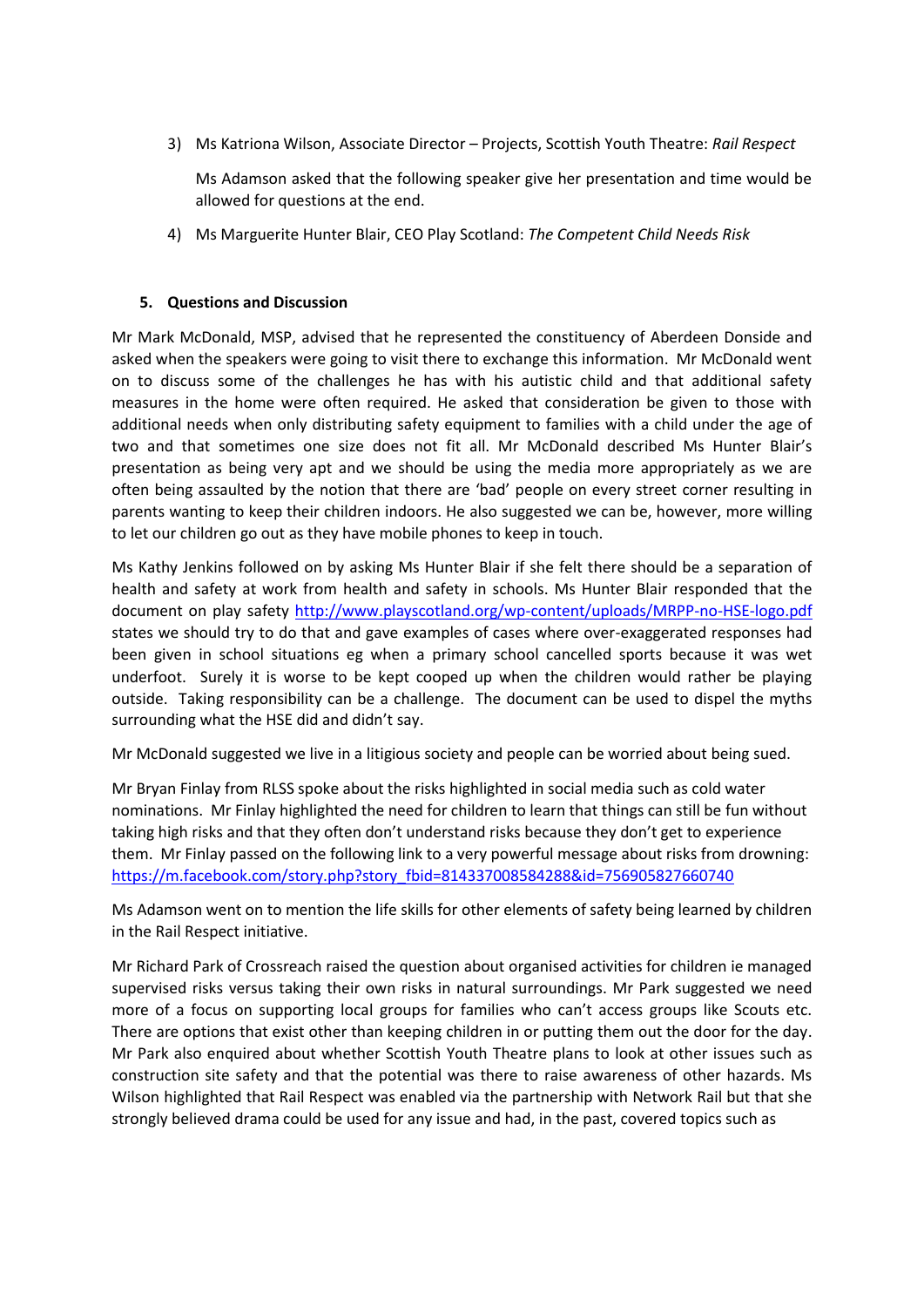anti - sectarianism, alcohol and drugs etc. The Scottish Youth Theatre will respond to potential partners coming to them and other topics such as outdoor play can be adapted using the existing model.

Mr Russell Brownlie stated that he had been to several of these meetings, representing the Partnership on Safety and Health and still we don't have a common understanding of health and safety terms such as 'hazard', 'risk' and 'danger' etc. There is, however, lots of information available to enable people to make proper judgements. The importance of education, engineering and enforcement can't be underestimated but with and additional two 'e's – everlasting effort.

Mr Bill Smith made the members aware of resources which were made available to local children by the construction firm Wimpey when the M77 was being built.

Ms Tricia Spacey asked about the evaluation of the SHSES project and what impact it had on local authority priorities as in Fife other partners had bought into their local scheme because of the local need. Ms Inglis responded that she would be looking at sustainability and capacity building. At least one area in the project was being led via a community safety partnership. One question being asked will be about how the equipment scheme relates to relevant local policies. In Glasgow the Scheme is led by NHS employed people and links are being built. It will be essential for local groups to consider ongoing planning.

Mr Topping commented that all of us receive a lot of information for these meetings and take things back locally, Safer Highlanders, for example, is an experiential learning approach including building site safety. There were houses being demolished locally and Mr Topping and others gave talks to local schoolchildren who were also given the opportunity to experience sitting on a digger, visit the sites, and name a street etc. Local groups should consider child safety when initiating other projects.

Ms Jenkins asked if rail suicide came up in any of the discussions within the Rail Respect initiative and Ms Wilson responded that although they were only looking at accidents this topic did come up when looking at real life stories.

Ms Adamson asked Mr Walker if he had come across any injuries from the new taps that emit boiling water. Mr Walker responded that he had not but he had seen many from non mixer taps that come from the hot water supply including some from hotels. Ms Adamson also asked if Mr Walker had noticed a difference in the number of scald injuries from hot taps within social housing versus the private sector (with reference to the installation of Thermostatic Mixer Valves). Mr Walker indicated he had not noticed a difference. Mr Brownlie took this opportunity to remind members of the original dilemmas regarding the temperature of hot water being too hot versus encouraging legionella.

Ms Spacey mentioned the intolerance many people have regarding children playing football and that they will often call the police. We need to promote children's right to play.

Ms Hunter Blair suggested everyone forgets they were once a child and Mr McDonald said he would support a campaign to remove the 'no ball games' signs.

Ms Adamson reminded the Group about the next meeting being held jointly with the Cross Party Group on Recreational Boating and Marine Tourism. This will held on 30<sup>th</sup> September, 6.00pm The next meeting of the CPG on Accident Prevention and Safety Awareness would be held on  $4<sup>th</sup>$ November.

Ms Adamson then invited Ms Katrina Phillips, Chief Executive of the Child Accident Prevention Trust to say a few words about Child Safety Week.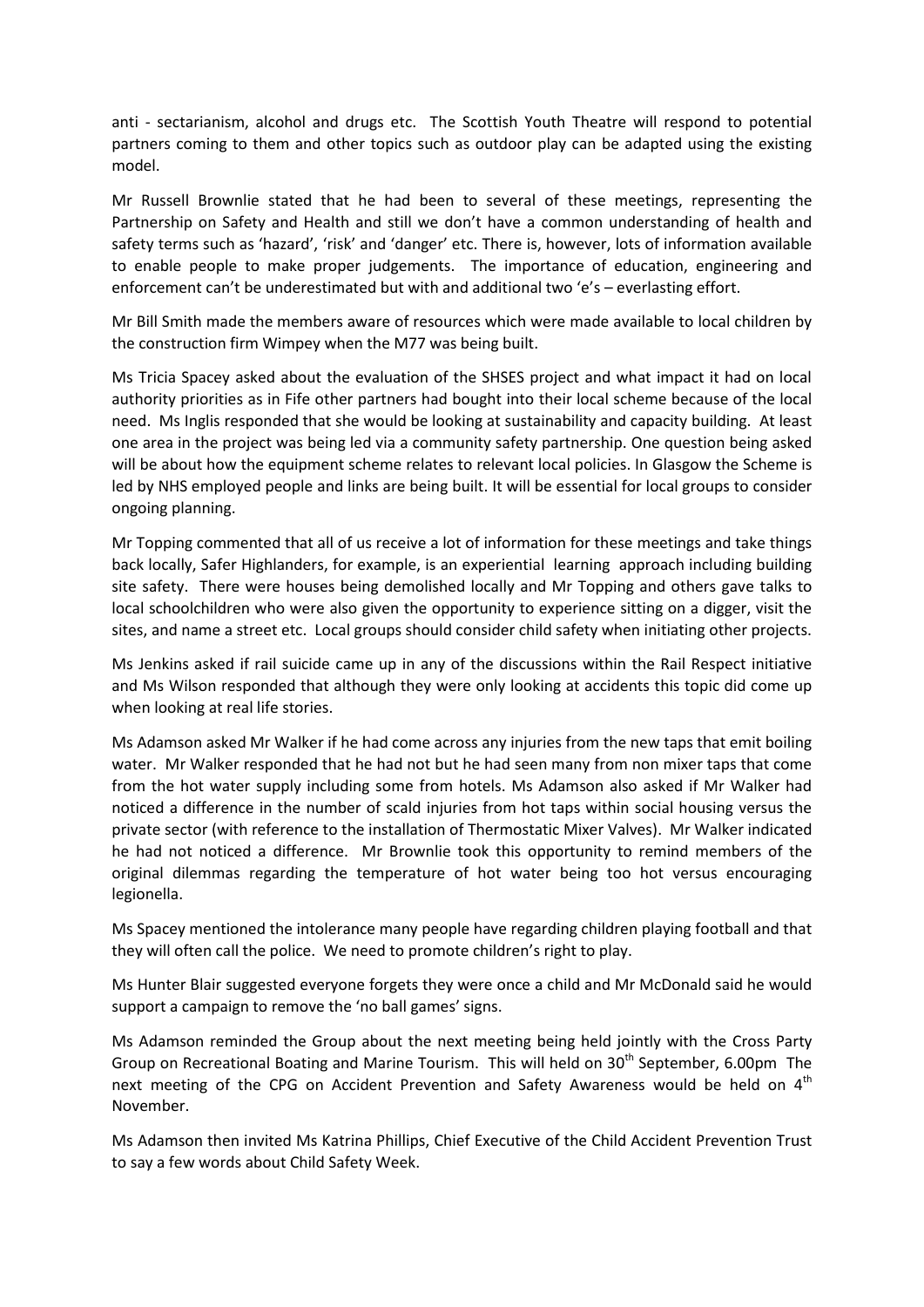Ms Phillips explained that this was the 19th birthday of Child Safety Week this year and was about preventing serious injuries and supporting local work in partnership. The theme this year was around 'Safety Heroes Battle Morning Mayhem'. Ms Phillips highlighted that we are the Safety Heroes and Morning Mayhem is the character who goes out of his way to prevent safety. Child Safety Week explores these issues with parents. Printed copies of the resources are available thanks to funding support from Scottish Government's Community Safety Unit and you can see CAPT's website for films and other useful resources and how to engage with parents. Many different organisations are signed up to child safety – people round this table are committed to child safety – but CSW pulls together people from other settings such as childminders. Ms Phillips also acknowledges the support from Bitrex and invited anyone to take the taste test at the end of the meeting. 70% of people said they would continue the partnership working they had started during Child Safety Week. Looking back, support is consistently higher in Scotland with parents taking actions 45 % higher than the rest of UK. The value of investing in prevention is obvious.

Ms Adamson closed the meeting with thanks to her staff and staff from RoSPA.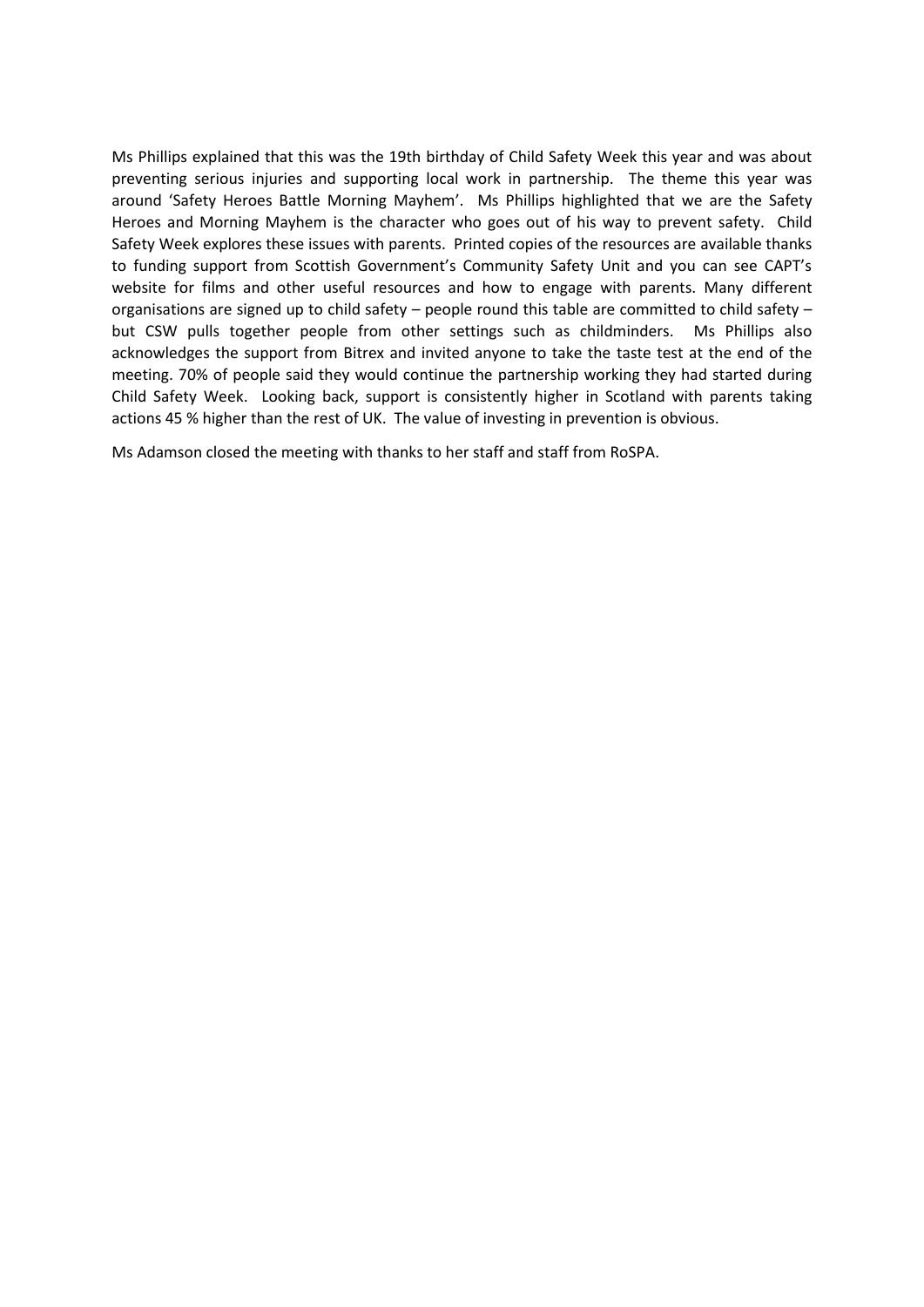# **Appendix - Attendee List**

| Clare Adamson           | Convener                                     |
|-------------------------|----------------------------------------------|
| <b>Michael Avril</b>    | <b>RNLI</b>                                  |
| <b>Barry Baker</b>      | <b>HSE</b>                                   |
| Jean Brown              | Aberlour                                     |
| <b>Russell Brownlie</b> | Partnership on Health and Safety in Scotland |
| <b>Bryan Finlay</b>     | <b>RLSS</b>                                  |
| Dave Forrester          | <b>SELECT</b>                                |
| Frank Gibson            | <b>Fife Council</b>                          |
| Ross Haggart            | <b>Scottish Fire and Rescue Service</b>      |
| Andy Howat              | <b>NHS Dumfries and Galloway</b>             |
| Marguerite Hunter Blair | Play Scotland                                |
| Dr Sheila Inglis        | <b>SMCI Associates</b>                       |
| Kathy Jenkins           | Scottish Hazards Campaign                    |
| Gwyneth Kerwin          | <b>REHIS</b>                                 |
| Mark McDonald, MSP      | <b>Scottish Parliament</b>                   |
| <b>Gina Mercier</b>     | <b>BITREX</b>                                |
| Irene Miller            | <b>NHS Health Scotland</b>                   |
| Lesley Nish             | NHS Greater Glasgow and Clyde                |
| Ali O'Neale             | Cloudline                                    |
| <b>Richard Park</b>     | Crossreach                                   |
| Katrina Phillips        | <b>CAPT</b>                                  |
| Paul Richardson         | Home Safety Scotland                         |
| Sharon Ramsay           | Yorkhill Children's Hospital                 |
| <b>Bill Smith</b>       | Ten Alps Communicate                         |
| Patricia Spacey         | <b>Fife Council</b>                          |
| Robert Thomson          | Care and Repair                              |
| <b>Brian topping</b>    | Safety Advocate                              |
| <b>Gregor Walker</b>    | Yorkhill Children's Hospial                  |
| Caroline Wilson         | The Risk Factory                             |
| Katriona Wilson         | <b>Scottish Youth Theatre</b>                |